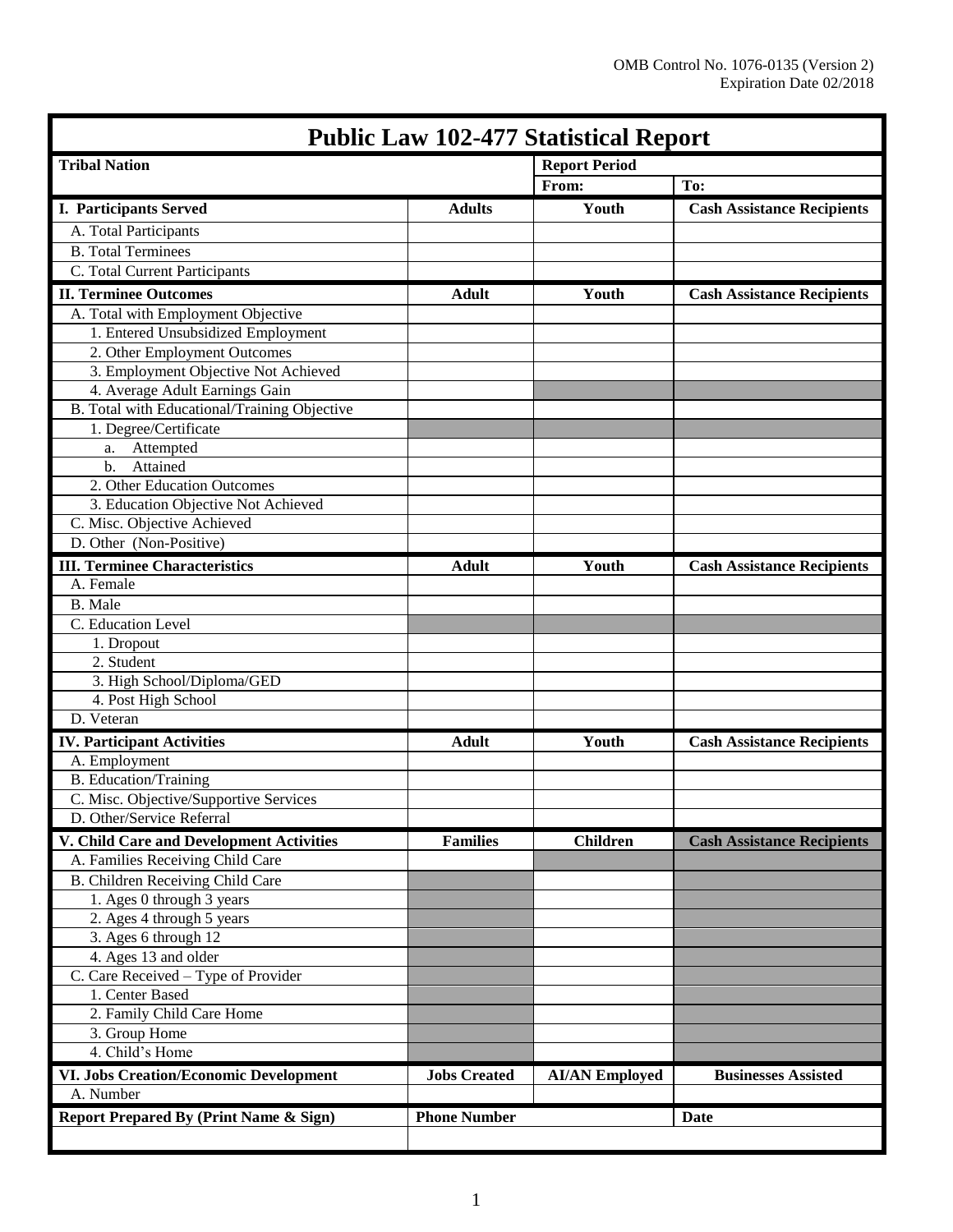# **Public Law 102-477 Program Statistical Report**

### **INSTRUCTIONS**

*Purpose:* The attached Program Statistical Report is one of three parts of the statutorily integrated annual report for Pub. L. 102-477. The report provides statistical summary data of participants receiving any of the services available under the initiative. The data includes current participants and those terminated from the program identifying outcomes, characteristics, activities, goals and objectives. Participants are categorized as either adult or youth or cash assistance recipients. Summary data is also collected for child care services identifying the number of families involved, the ages of children and type of child care provider. Finally, the report provides economic development data including number of jobs created and businesses assisted. Response to the statistical summary is mandatory and in accordance with Pub. L. 102-477. In order to provide standard, meaningful data on the initiative as a whole, each tribe's statistical summary will be provided in a uniform format. Statistics listed are reported by program services and activities, in accordance with the Pub. L. 102-477 plan, not by fund source.

*Identification Section:* Provide the name of the tribe/grantee along with the report period. The report period should be one year unless a formal written request has been requested and approved in advance.

- *I. Participants Served (Employment & Training Services):* This section includes all participants receiving services under Pub. L. 102-477 except for children receiving child care.
	- *A. Total Participants:* For this report, include those individuals who have completed an application form, have provided all of the documentation required, and have been determined eligible for participation in the tribe's Pub. L. 102-477 initiative. The individuals are participants in the program and have begun to receive services, which may include assessment, job referral, counseling, employability planning services, placement in a job, enrollment in education or training, or related services. Individuals should not be terminated each year and then re-enrolled. Once an individual is determined eligible to receive services, the participant should continue enrollment until successfully completing or dropping out of Pub. L. 102-477 services.
	- Adults: If the participant is 22 or older at the time of enrollment in the program, the participant should be counted in the first column labeled, "Adult," except for persons receiving cash assistance.
		- o The age of the participant at time of enrollment into the program should be used to determine whether a participant is an adult or youth.
	- Youth: If the participant is 21 or younger at the time of enrollment in the program, the participant should be counted in the second column labeled "Youth," except for persons receiving cash assistance.
		- o The age of the participant at time of enrollment into the program should be used to determine whether a participant is an adult or youth.
	- Cash Assistance Recipients: "Cash assistance" means General Assistance Funds originating from the Bureau of Indian Affairs, cash assistance from the Temporary Assistance for Needy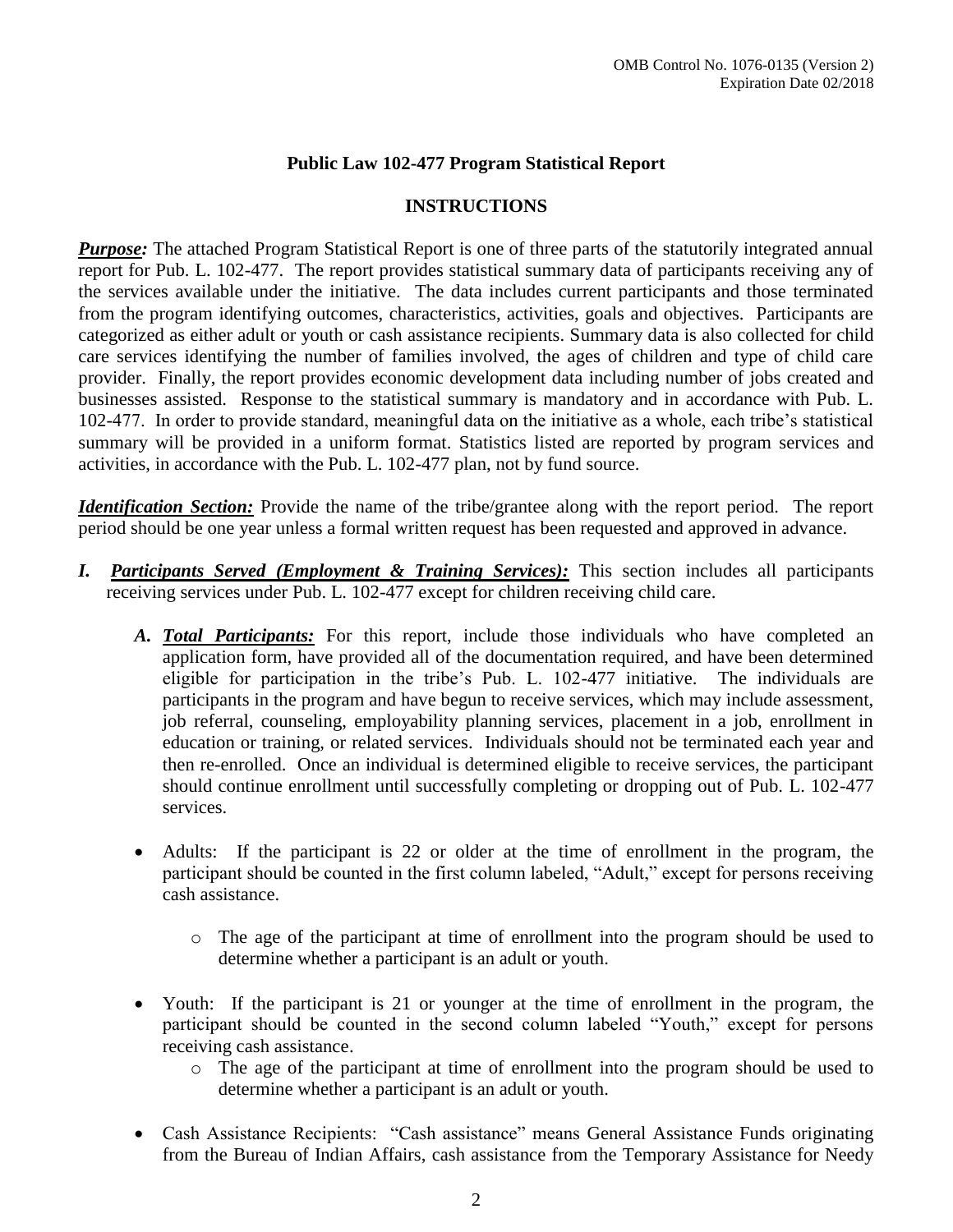Families program, Department of Health and Human Services, or other cash assistance from the Bureau of Indian Affairs or Department of Health and Human Services. Regardless of age, if the participant has been determined to be eligible for, or is receiving cash assistance the participant should be counted only in the column labeled Cash Assistance Recipients. Individuals receiving cash assistance at any time during enrollment in a Pub. L. 102-477 project, or within 6 months prior to enrollment, should be included in this column. For example, if a participant receives cash assistance at the time of enrollment, is placed in a job, and continues with supportive services for 90 days, the individual should be counted as a cash assistance recipient because during enrollment cash assistance was received during enrollment.

- The sum of the numbers in the "Adult," "Youth" and "cash assistance recipients" columns of the "Total Participants" row should equal the total number of participants.
- *B. Total Terminees:* For this report, those participants that have either successfully or unsuccessfully ceased enrollment in the tribe's Pub. L. 102-477 initiative should be counted in this section. Do not terminate participants at the end of each year and then re-enroll them. Participants should only be terminated and counted when they cease receiving services. Do not count children in child care.
- Adults: If the terminee is 22 years of age or older, the terminee should be counted in the column labeled "Adults," except for cash assistance recipients.
- Youth: If the terminee is 21 years of age or younger, the terminee should be counted in the column labeled "Youth," except for cash assistance recipients.
- Cash Assistance Recipients: If the terminee was a cash assistance recipient at any time during participation in Pub. L. 102-477, or within 6 months prior to participation, the terminee should be counted in the column labeled "Cash Assistance Recipients" instead of the "Youth" or "Adults" columns.
- *C. Total Current Participants:* For this report, total current participants includes all participants who are considered to have been served at any time during the reporting period, but have not yet completed and terminated from the program as of the last day of the report period. The sum of Total Current Participants and Total Terminees should equal the number of Total Participants.
- *II. Terminee Outcomes:* In this section, only count those participants who have ceased participation in the tribe's Pub. L. 102-477 initiative at any time during the reporting period. Count terminees whether or not they have been successful in meeting their stated short or long-range goals. The information can be recorded at any time within 90 days following the person's completion of or other termination from the program. Terminees may be counted more than once in total, but not more than once in each of the positive termination categories (i.e. Employment Objective, Education/Training Objective) except that a terminee may be counted more than once in the positive termination category for Miscellaneous Objective Achieved if the terminee achieved multiple miscellaneous objectives). Terminees counted as "Other (Non-Positive)" may not be counted in any of the three positive termination categories.
	- *A. Total with Employment Objective:* Count all participants who included an employment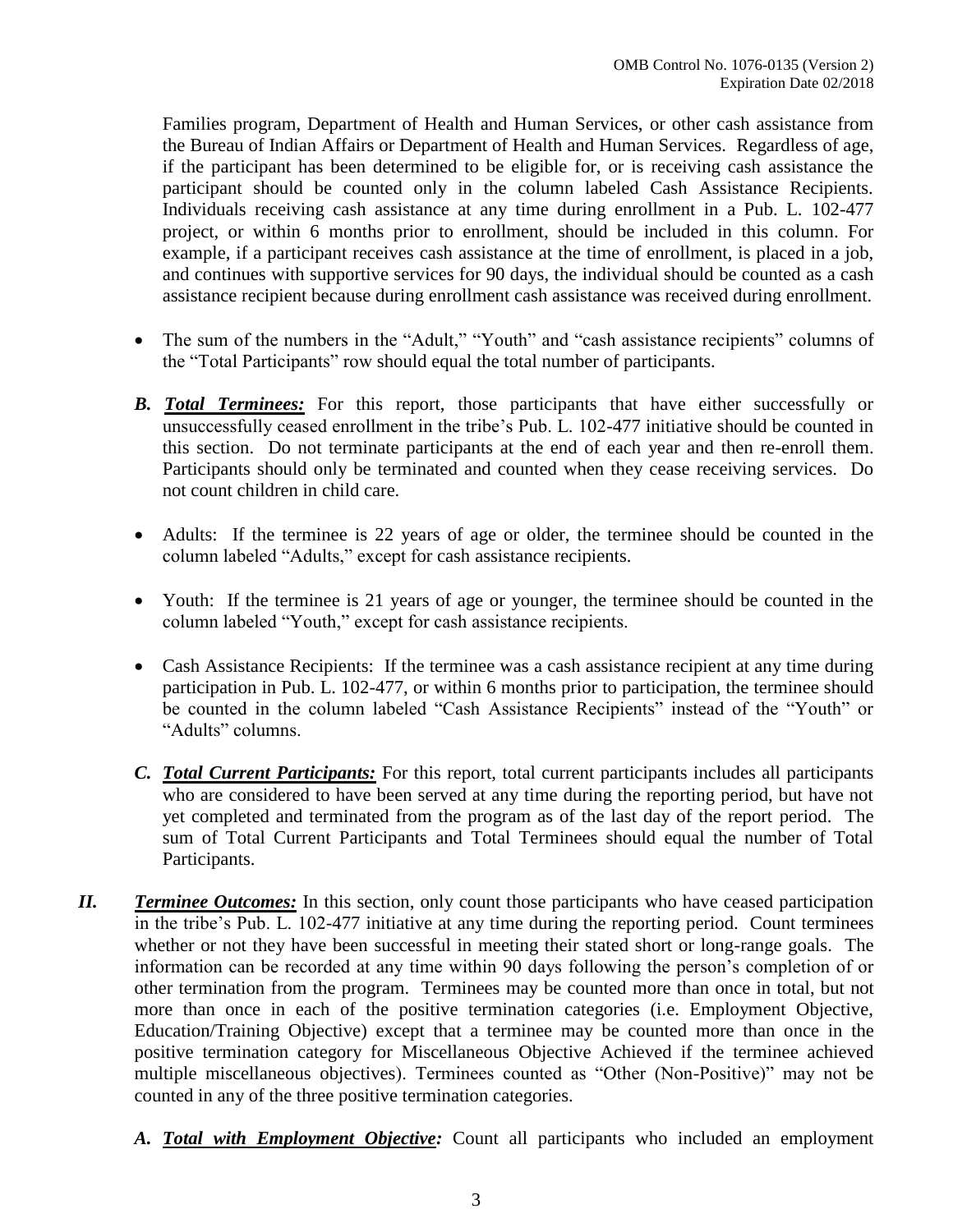objective in their individualized service plan and have ceased participation in the tribe's Pub. L. 102-477 initiative at any time during the reporting period..

- *1. Entered Unsubsidized Employment:* Include the number of terminees who have entered employment and do not receive a subsidy. Include self-employment in this count.
- *2. Other Employment Outcomes:* Include the number of terminees who met an employment objective. This includes participants who have been successfully assisted in retaining an existing job with supportive services or successfully completed an OJT assignment but were not retained in employment.
- *3. Employment Objective Not Achieved:* Include the number of terminees who had an employment objective but did not meet any of their employment goals.
- *4. Average Adult Earnings Gain:* For those adult terminees entering unsubsidized employment, calculate the hourly wage at the last job held within the six months prior to Pub. L. 102-477 enrollment and compare that rate with the hourly wage earned at time of termination from this program. Terminees unemployed for the entire six months prior to entering the program should be considered to have \$0 per hour rate at entry. To illustrate, if at termination such a person entered unsubsidized employment earning \$6.50 per hour, the gain would be \$6.50 per hour. Add all gains and subtract any losses. Divide this number by the number of adult terminees entering unsubsidized employment. The result will be the average gain.
- *B. Total with Educational/Training Objective:* Include the number of participants who had an educational/training objective and have ceased participation in the tribe's Pub. L. 102-477 initiative. Include terminees gaining knowledge such as completing a semester or more of classes or long or short-term classroom training measurement.
	- *1. Degree/Certificate Attempted/Attained:* Include two numbers here. Include both the number of terminees who attempted to earn a degree or certificate and the number of terminees who successfully attained a degree or certificate. Include those terminees who have completed a full course of study and received certification or degree recognition in the Attained number.
	- *2. Other Education Outcome:* Report the number of adults and youth terminees and cash assistance recipients who met an educational goal other than attainment of a certificate or degree.
	- *3. Education Objective Not Achieved:* Report the number of adults and youth terminees and cash assistance recipients who had educational goals but did not meet any of them.
- *C. Misc. Objective Achieved:* report the number of terminees that met one or more of their short or long-term goals not related to employment or education here. For example, a terminee may have acquired a driver's license, or may have applied for other supportive services as a goal, e.g. LIHEAP.
- **D. Other** (Non-Positive): Report only the number of terminees who failed to meet all of their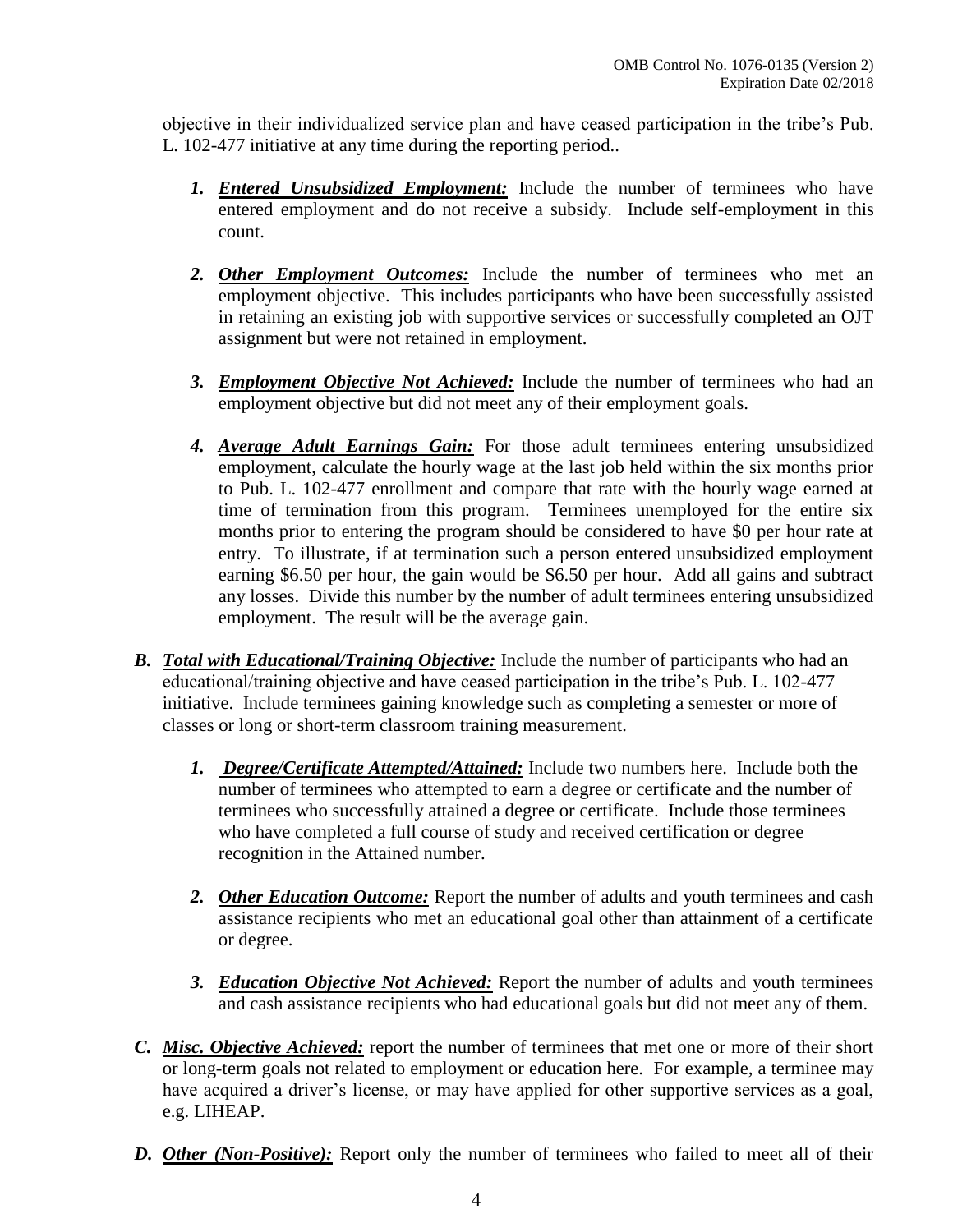short-term and long-term goals as stated in their development plan. If a terminee met one or more of his or her goals but not the final goal, he or she should be counted in *A, B or C* above.

- *III. Terminee Characteristics:* Only count those terminees who have had their case closed and were included in I - B above (Participants Served, Total Terminees). Do not include characteristics of all participants.
	- *A. Female:* Report the number of female adults (22 and over) and youth (21 and younger) and cash assistance recipients.
	- **B.** Male: Report the number of male adults (22 and over) and youth (21 and younger) and cash assistance recipients.

**The number of females and males in each column (adult and youth, and cash assistance recipients) should equal the total number of terminees in the same column.** 

## *C. Education Level at Intake:*

- *1. Dropout:* Terminees who, at the time of enrollment into the program, had not attained a high school diploma or GED and were not attending school. If they received a GED during participation in the program, the terminees should still be counted as dropouts because they were dropouts at enrollment.
- *2. Student:* Terminees who, at the time of enrollment into the program, were enrolled in any level of formal education.
- *3. High School Diploma or GED:* Terminees whose highest level of educational attainment at the time of enrollment in the program was a high school diploma or GED, if they are receiving cash assistance any time during participation, or within 60 days prior to enrollment in Pub. L. 102-477 services.
- *4. Post High School:* Terminees whose highest level of educational attainment at the time of enrollment in the program was greater than a high school diploma or GED and were not enrolled in any level of formal education.

### **The sum of the numbers reported in the education level section should equal the total number of terminees reported in Section I.B.**

*D. Veteran:* Count all terminees that have served in the military and are considered veterans.

- *IV. Participant Activities/Goals/Objectives:* For all participants, whether current or terminated, record the type of activities, goals and objectives established for participants through an Employment Development Plan. If a participant has been involved in more than one activity, goal or objective, count that participant once in each category that applies. The total number of adults and youth, and cash assistance recipients may be greater than the total in Section I above.
	- *A. Employment:* Report the number of adult and youth, and cash assistance recipients who engaged in employment activities such as job referrals, work experience, job interviewing, supportive work services and other job-related goals.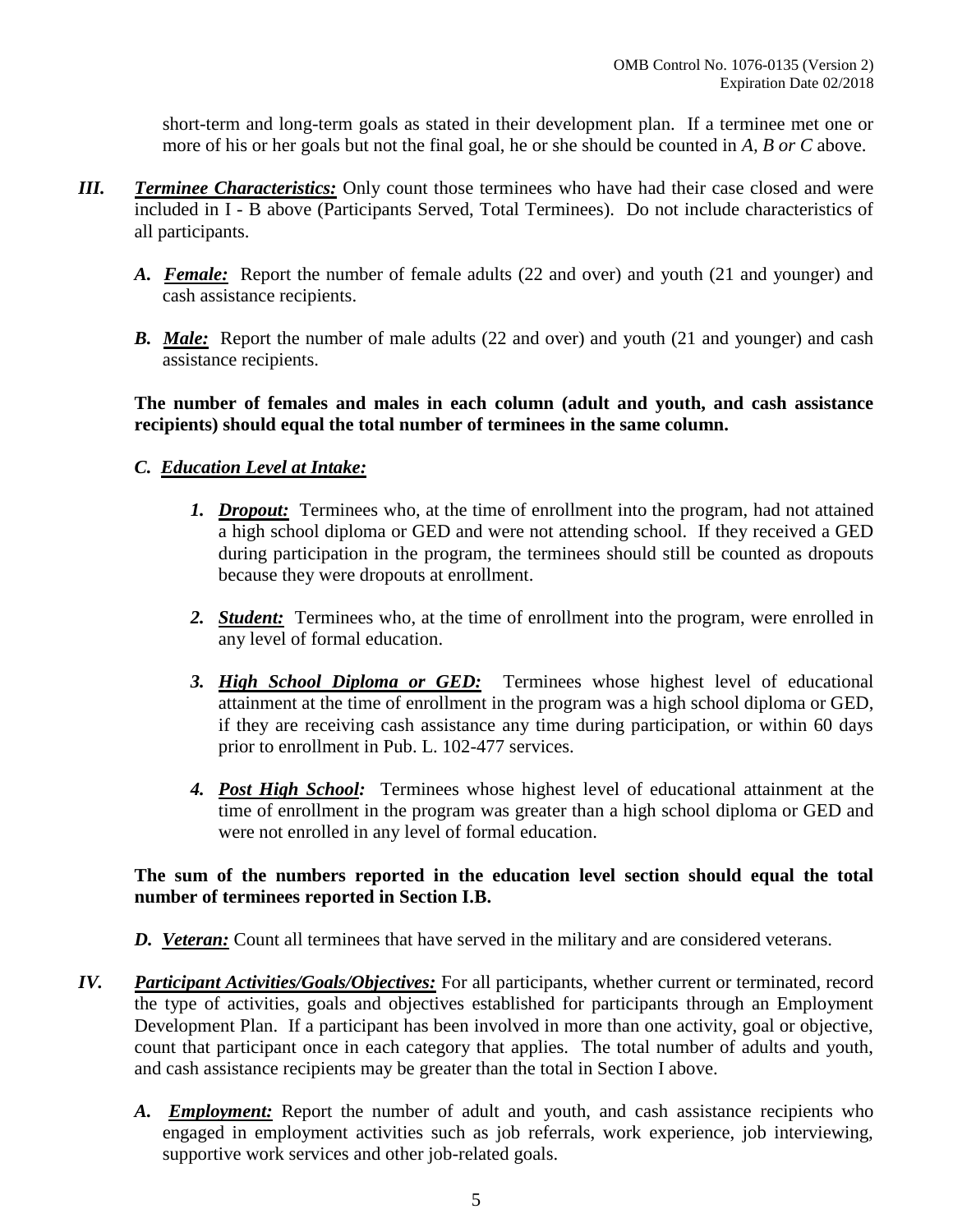- *B. Education/Training:* Report the number of participants who were engaged in any educational or training activity, including On the Job Training, Adult Basic Education, GED preparation testing and related services.
- *C. Misc Objective/Supportive Services***:** Report the number of adult and youth, and cash assistance recipients who participated in non-employment and non-education activities. Such non-employment, non-educational activities may include transportation assistance, housing assistance, assistance in obtaining a driver's license, child care when furnished to adults as supportive services, and similar assistance.
- *D. Other/Service Referral:* Any other services or referrals should be counted here.

**The totals for A, B and C above may not equal the number of participants served. The total will probably be much higher since some participants may receive numerous services while enrolled.**

## *V. Child Care and Development Activities:*

- *A. Families Receiving Child Care:*Count the total number of family units and total number of children provided with child care services that are funded through the tribes Pub. L. 102-477 budget.
- *B.1-4 Children Receiving Child Care:* Count of total number of such children served. The four age categories will add up to the total number of children shown receiving child care. These child care services include any such services provided through the program, regardless of whether the programs Pub. L. 102-477 budget includes funds from formal child care programs, such as the Child Care and Development Fund program.
- *B.4 Ages 13 and older*: For CCDF purposes, a Tribe may serve children age 13 and above who are physically and/or mentally incapable of self-care, or under court supervision. However, the upper age limit may not be over age 19.
- *C.1-4 Care Received-Type of Provider***:** A child may be counted in more than one provider line (Lines  $C.1 - C.4$ ) if the child receives care from more than one provider type for different portions of the typical day, week, or month.

#### *VI: Job Creation/Economic Development:*

*Jobs Created:* Count the number of new jobs (not participants) which were created as a result of your Pub. L. 102-477 program. Only count those jobs that did not exist before the 477 program helped create them. The count includes jobs created at a new or expanding business that received on the job training support.

*American Indians/Alaska Natives Employed:* Count the number of additional American Indians/Alaska Natives who were employed as a result of the jobs created (and reported in the previous line item).

*Businesses Assisted:* Provide the number of business that the Pub. L. 102-477 program assisted. This may include businesses assisted through supportive services such as counseling services for